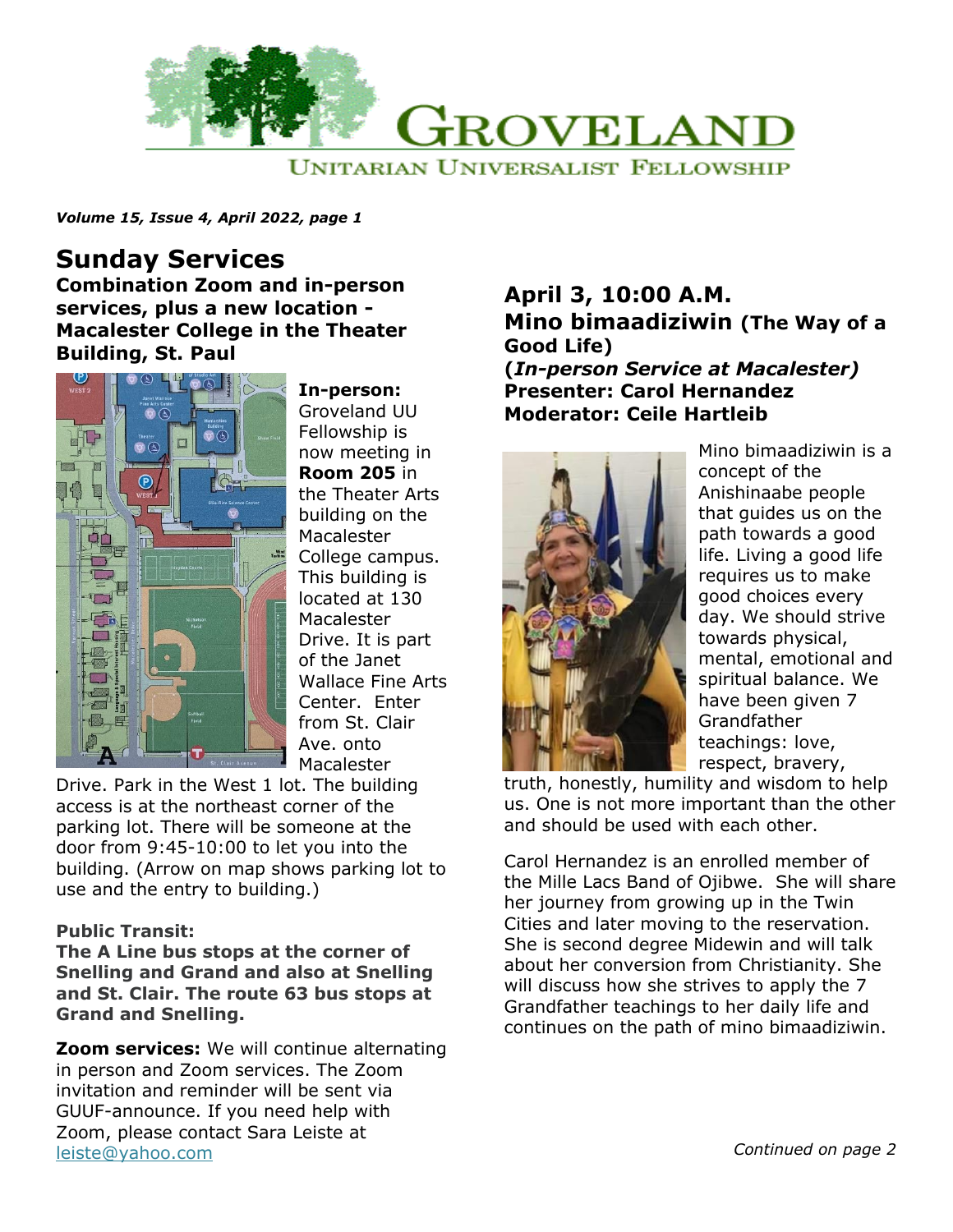*Volume 15, Issue 4, April 2022, page 2*

## **April 10, 10:00 A.M. Rise Again!** *(Zoom Service)*



In this talk, Dr. Cook will mark the celebration of Easter in Western Christianity with a reflection on the history of the notion of rebirth and resurrection.

Brendan Cook, PhD., is an Associate Teaching Professor in Humanities and Cultural Studies at the University of South Florida, Tampa.

### **April 17 - No Service** *Happy Easter, Happy Spring!*



### **April 24, 10:00 A.M. The Empire in Our Heads (***In-Person Service at Macalester***) Presenter: Jeff Nygaard**



The average person in the U.S. doesn't think about Empire—the rule of one nation or people by other nations or people—too much, at least not consciously. Still, the

constant propaganda reinforcing the rightness of the Imperial Order is so strong that most USAmericans end up sharing a set of ideas that I call The Imperial Mindset.

What do I mean by The Imperial Mindset, how does it work inside of our heads, and why should we care?

Jeff Nygaard is a long-time writer, commentator, and activist who publishes a free newsletter on politics and culture called Nygaard Notes. (No, it's not a blog, it's a newsletter.) Find it at [www.nygaardnotes.org/.](http://www.nygaardnotes.org/)

Note: This program was cancelled last month because of a snowstorm.

### **Looking Ahead… May 1, 10:00 A.M. The Sun and the Moon and the Earth (Zoom Service) Presenter: Rev. Dr. Charles Buckman-Ellis**



What might a faith in the true divinities, visible ones, with known and necessary powers look like? How might we create a prayer book with rituals for the phases of the Moon, for the seasons of Mother Earth, for the

glorious life-bringer, Sol? Consider an Ur religion, one that honors that which is visible and without which we cannot live. We'll learn first from an Iroquois Medicine Man I met in 1974 in Detroit. Then from the Great Wheel as it turns to Beltane, May 1, a fire festival, the beginning of the growing season. Not a slap at any religion; I'm proposing something that could unite all of humanity, all of animal kind, and all of plant kind. After you learn to honor the lifegivers, worship whomever and however you wish.

Rev. Buckman-Ellis stayed in school far too long. He worked as a Presbyterian minister for a while, then, with Groveland Fellowship's help and support transferred his ordination to the Unitarian-Universalist Association. He has never served as a parish minister. His work focused on community organizing, economic Justice and environmental issues.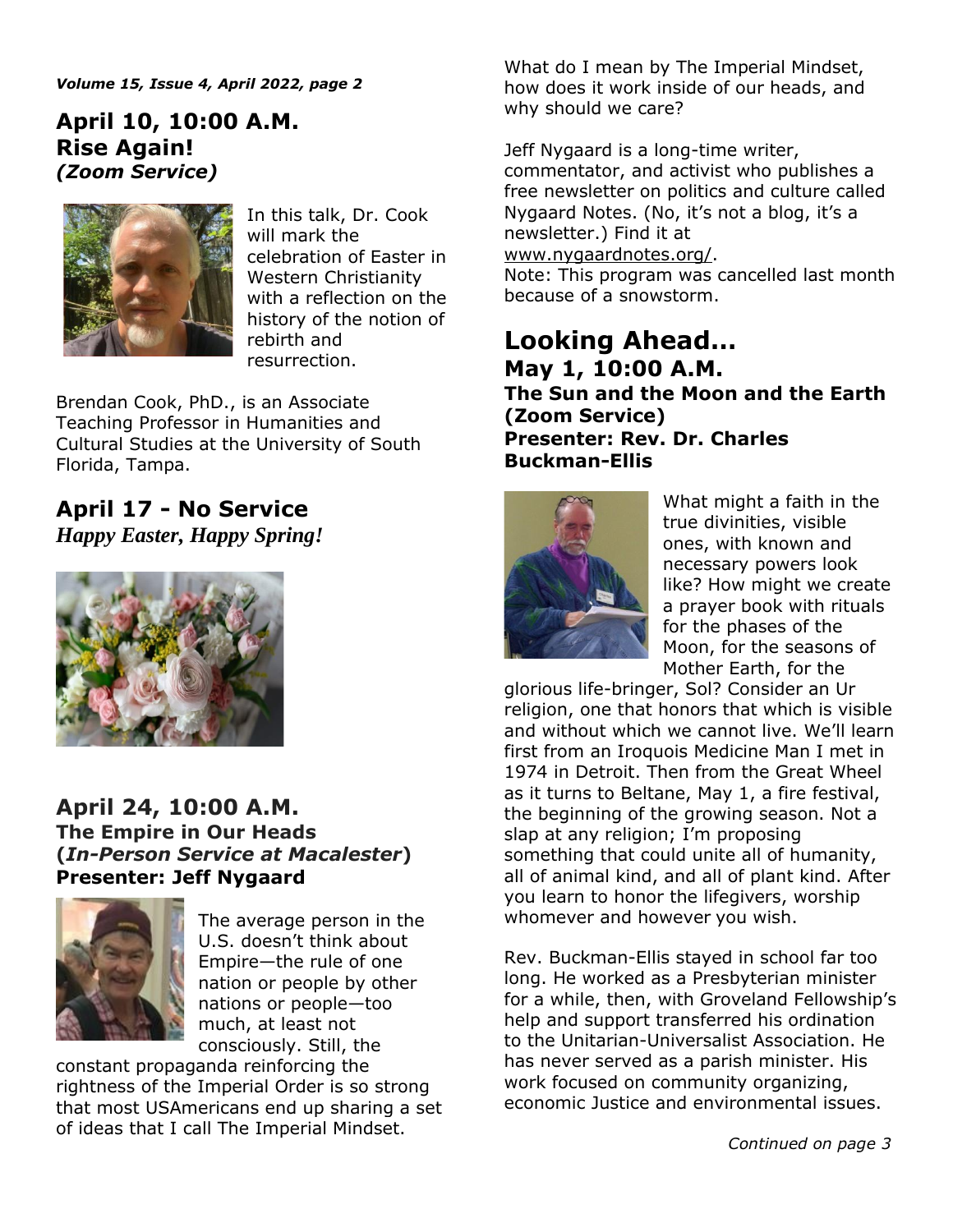# **Groveland Events…**

# **Groveland Book Group Wednesday, April 20 6:30-8:00 pm – On Zoom**



On April 20 we will meet at 6:30 pm on Zoom. Our format is a discussion of books we are

presently reading or have read recently. See our website for the Zoom link information. Please email Sara at [leiste@yahoo.com](mailto:leiste@yahoo.com) for Zoom help.

#### **Books discussed at the March meeting:**

*Maus: A Survivors Tale* – Art Spiegelman *The Sum of Us* – Heather McGhee *Dakota Diaspora* – Sophie Trupin *Black Elk Speaks* – as told through John G. Neihardt *Teaching as a Subversive Activity* – Neil Postman *Becoming Animal: An Earthly Cosmology* – David Abram *Patterning Instinct: A Cultural History of Humanity's Search for Meaning* – Jeremy Lent *The Dog Who Came in from the Cold* – Alexander McCall Smith *Bird by Bird* - Anne Lamott *Loving Kindness: The Revolutionary Art of Happiness* – Sharon Salzburg *A Russian Diary* – Anna Politkovskaya *Democracy for the Few* – Michael Parenti *Kennedy and Roosevelt* – Michael Beschloss *All Things Bright and Beautiful* – James **Herriot** *Code to Joy: The Four-Step Solution to Unlocking Your Natural State of Happiness* –

George Pratt, John David Mann, and Peter Lambrusco

### **Brother of Huron Smith Passed Away**



Jeffery Quincy Adams Smith ("Jeff"), the younger brother of Huron Smith, Groveland's secretary, died of cancer on March 17 at a hospital close to his home in Innisfil, Canada.

Born in Norfolk, Massachusetts where he spent his boyhood days until he and his family – his mother, Geraldine, a registered nurse, brother Huron, and his widowed grandmother Myrtie Kelly, left for La Paz, Bolivia to join his father Huron Sr., a youth development specialist with the USAID there.

He learned to speak and sing in Spanish in Bolivia, and also in Colombia where he next lived when his father was transferred to Bogota. He returned to the U.S. to eventually earn a B.A. in Business Administration from Michigan State University while working in a noisy foundry. By this time, his parents were in the Philippines.

Returning from the Philippines during the Vietnam war, he passed through Vietnam, interviewing locals to find out for himself what they thought of the war. Convinced that the war was not justified, he left the U.S. to avoid having to participate in that war and emigrated to Canada. Armed with an MBA from the University of Toronto, he established himself as a financial adviser, a role that earned him a lot of staunch friends till his death.

His love for singing and guitar playing, along with his readiness to entertain with jokes and food, and his generosity with his time and resources are fondly remembered by the many people whose lives he touched. He is survived by his wife Jacquelyn ("Jackie") daughters Lonie and Bronwyn, son Adam, sons-in-law Brian and Julien, six grandchildren, and by his only sibling Huron.

 *Continued on page 4*